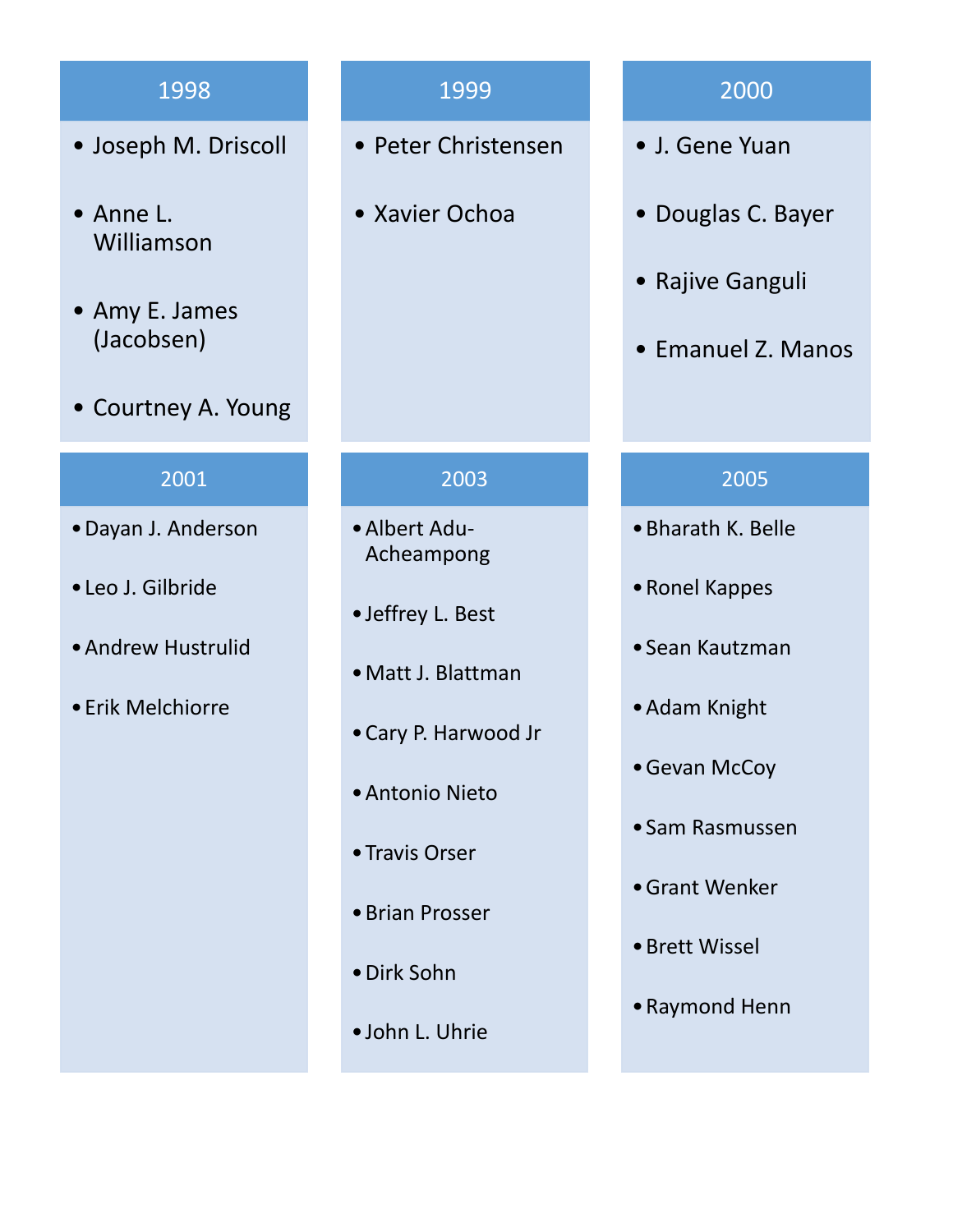- Richard Bishop
- Sean Dessureault
- •Donald Dwyer
- Christy Green
- Angie Harmon
- Jess Kindler
- •Nikky LaBranche
- •Nathan Steele

#### 2009

- Justin Anderson
- Ryan Desko
- Rick Kim
- Anu Martikainen
- Stephen Statham

### 2007

- Elise Brachtl
- •Daniel Cassidy
- Lynn Maupin
- Jessica Morgan
- Erik Ronald
- Lisa Schlink
- Jeffrey Sudderth
- •Henry Walqui

#### 2010

- James Donovan
- Matthew Kowalczyk
- Ryan Murray
- •Dawn Schippe
- John Stefanic

#### 2008

- Joe Carnahan
- Craig Hairfield
- •Westley Johnson
- Christopher Ross
- Andrew Soderman

#### 2011

- Arunkumar Rai
- Rosalyn Campbell
- Joshua Chlopek
- Richard M. Diaz
- Tristan Jones
- Matt Petrovich
- Zachary Savit
- •Nate Waters
- Michi Whittall
- Joseph Zirkle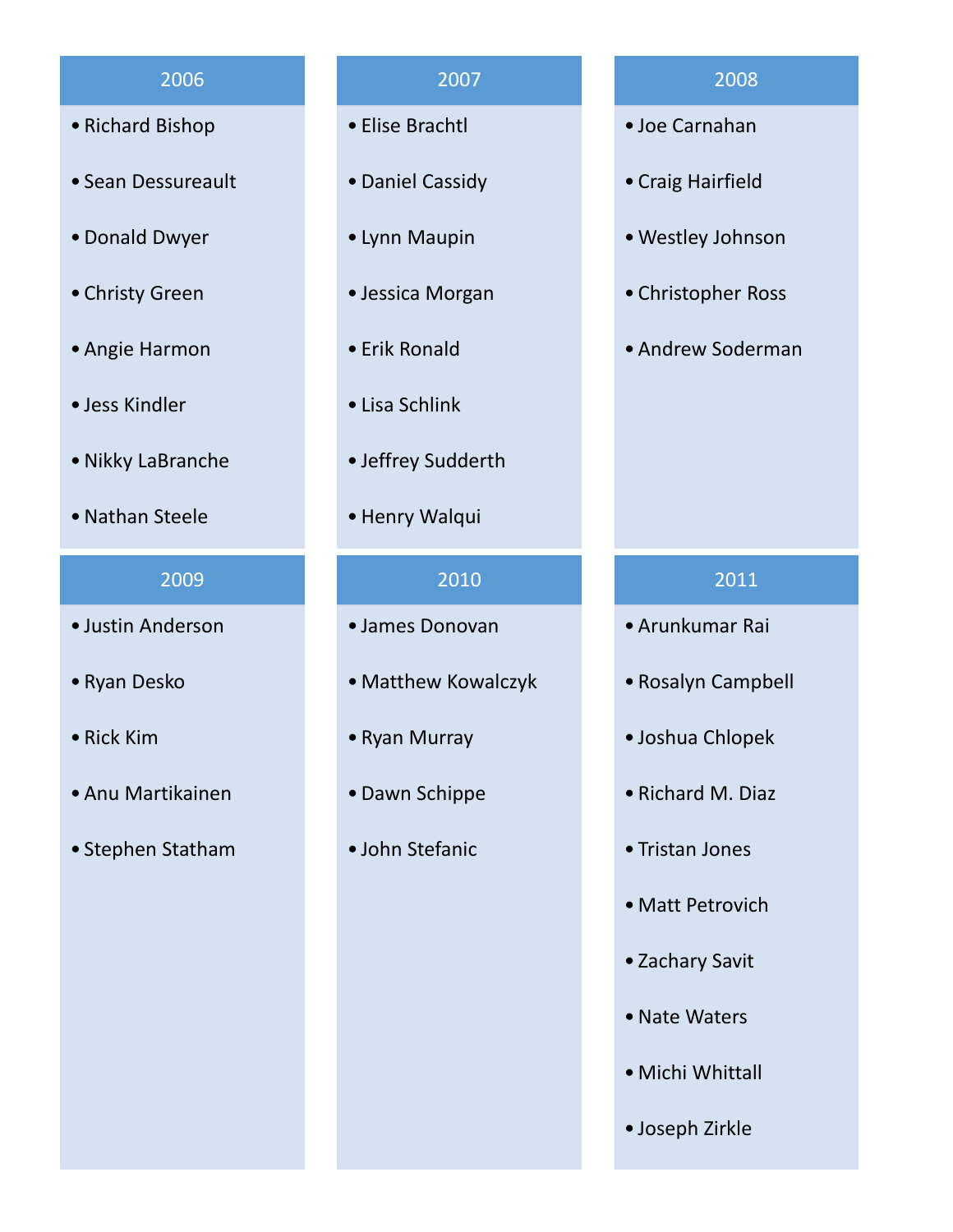- Jacob L. Carr
- Fio Giana
- •Heather Dougherty
- Melissa Martinie
- E. Paul Meisburger
- Lucas Moore
- Susan Moore
- Jeffery G. Tysoe

#### 2013

- Ruby Barickman
- •Grace Bernard (wilson)
- •William Collingwood
- Jacob Croall
- •David W. Pires
- Russell Hardy
- Ebrahim Karimi-Tarshizi
- Rajesh Raitani
- Samuel Tachie-Menson
- Richard Wagner

#### 2014

- Rosa Maria Rojas
- Arash Habib
- Matt Furniss
- Kathryn Gardner
- Tristan Worsey
- Eunhye Kim
- Mackenzie Nolan

### 2015

- •Kori Clyde
- •Paul Schmidt
- •Ali Haghighat
- •Melissa Boerst
- •Luis Felipe Velasquez A.
- •Briana Gunn

# 2015 (continued)

- •Nick Gow
- •Xihui Yin
- •Heather Lammers
- •Mohammad Rezaee
- •Jordan McCourt

## 2015 (continued)

- •Kumar Vaibhav Raj
- •Justine Sorensen
- •Rahul Thareja
- •Thomas Rauch
- •Sterling Ziegler
- •Donald S. Swartz II